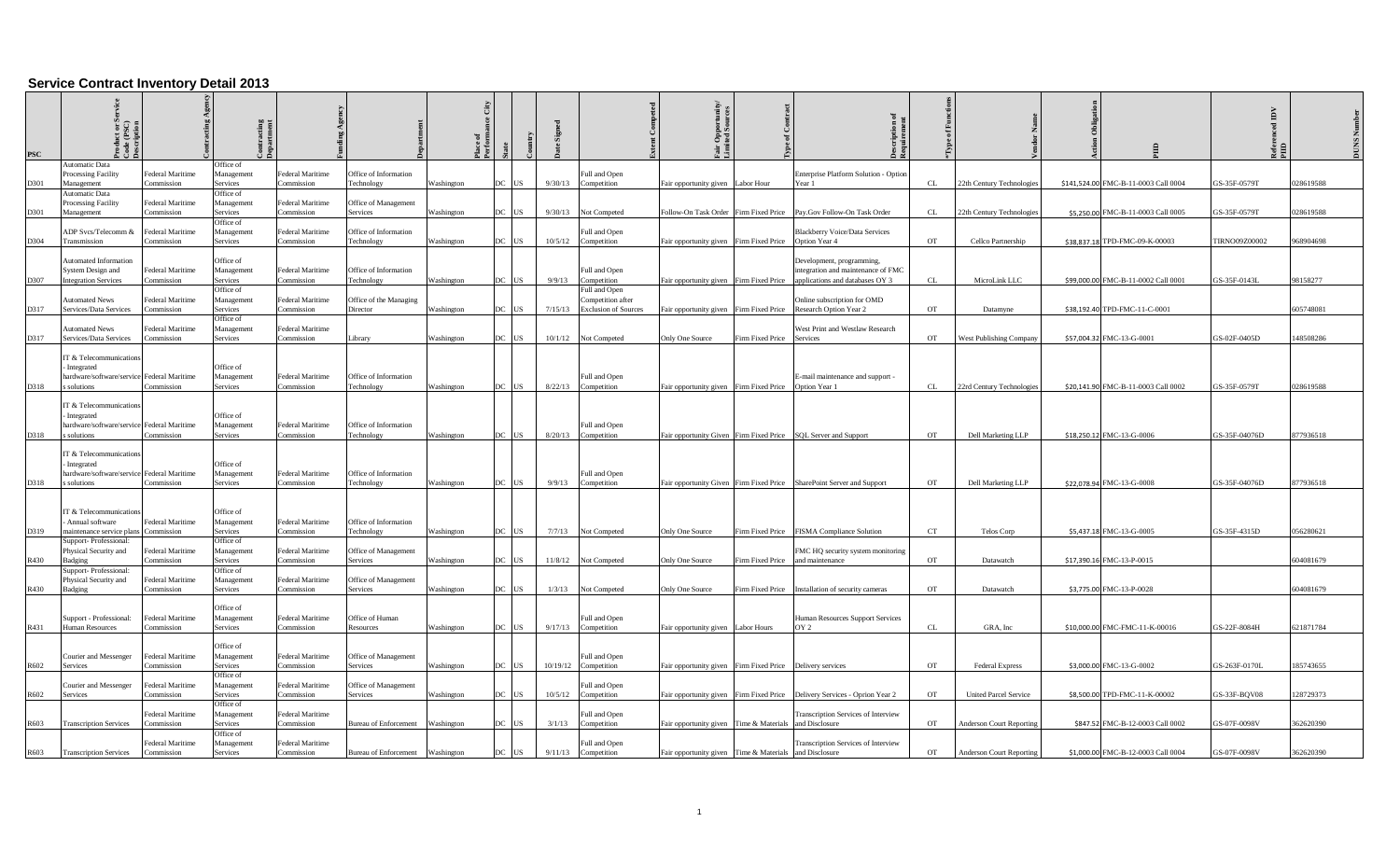| <b>PSC</b> | కరడ                                                    |                                       |                                            |                                       |                                         |            |           |         |                                      |                                                                            |                                   |           |                                 |                                     | Refer<br>PIID |           |
|------------|--------------------------------------------------------|---------------------------------------|--------------------------------------------|---------------------------------------|-----------------------------------------|------------|-----------|---------|--------------------------------------|----------------------------------------------------------------------------|-----------------------------------|-----------|---------------------------------|-------------------------------------|---------------|-----------|
| R603       | <b>Transcription Services</b>                          | <b>Federal Maritime</b><br>Commission | Office of<br>Management<br><b>Services</b> | Federal Maritime<br>Commission        | Administrative Law<br>Judges            | Washington | DC US     | 9/11/13 | Full and Open<br>Competition         | Fair opportunity given Time & Materials Transcription of ALJ Proceedings   |                                   | <b>OT</b> | <b>Anderson Court Reporting</b> | \$436.58 FMC-B-12-0003 Call 0005    | GS-07F-0098V  | 362620390 |
| R603       | <b>Transcription Services</b>                          | <b>Federal Maritime</b><br>Commission | Office of<br>Management<br>Services        | <b>Federal Maritime</b><br>Commission | Office of the Secretary Washington      |            | US<br>DC. | 9/1/13  | Full and Open<br>Competition         | Fair opportunity given Time & Materials Commission Meetings                | <b>Transcription Services for</b> | <b>OT</b> | <b>Anderson Court Reporting</b> | \$5,000.00 FMC-B-12-0003 Call 0003  | GS-07F-0098V  | 362620390 |
| R704       | <b>Auditing Services</b>                               | <b>Federal Maritime</b><br>Commission | Office of<br>Management<br>Services        | Federal Maritime<br>Commission        | Office of the Inspector<br>General      | Washington | DC US     |         | Full and Open<br>4/30/13 Competition | Fair opportunity given Firm Fixed Price FMC Financial Statement Audit 2013 |                                   | CL.       | Regis and Associates            | \$30,275.00 FMC-B-12-0002 Call 0003 | GS-23F-0022J  | 948269196 |
| R704       | <b>Auditing Services</b>                               | Federal Maritime<br>Commission        | Office of<br>Management<br><b>Services</b> | Federal Maritime<br>Commission        | Office of the Inspector<br>General      | Washington | DC US     | 1/1/13  | Full and Open<br>Competition         | Fair opportunity given Firm Fixed Price FISMA Audit Services Option Year 2 |                                   | CT        | Your Internal Controls          | \$22,680.00 TPD-FMC-11-K-0003       | GS-02F-0209W  | 791416980 |
| W074       | Lease or Rental of Office Federal Maritime<br>Machines | Commission                            | Office of<br>Management<br>Services        | Federal Maritime<br>Commission        | Office of Management<br><b>Services</b> | Washington | DC US     |         | 10/23/12 Not Competed                | Firm Fixed Price Machines<br>Only One Source                               | Lease and Maintenance of Copy     | <b>OT</b> | Xerox                           | \$14,114.12 FMC-13-G-0003           | FS-25F-0062L  | 74880527  |

Machines Commission Services Commission Services Commission Services Services Services Services Services Services Services Services Services Services Services Services Services Services Services Services Services Services functions.

Work that is close to inherently governmental because of the nature of the function. If contractors used to perform this work, agencies must give special management attention to the contractors' activities to guard against governmental functions.

CT - "Critical Functions" - Critical function means a function that is necessary to the agency being able to effectively perform and maintain control of its mission and operations. Typically, critical functions are recurri

performed by Federal employees or private sector contractors once the agency has sufficient internal capability to control its mission and operations<br>OT - "Other Than" - Work which can be performed only by private sector c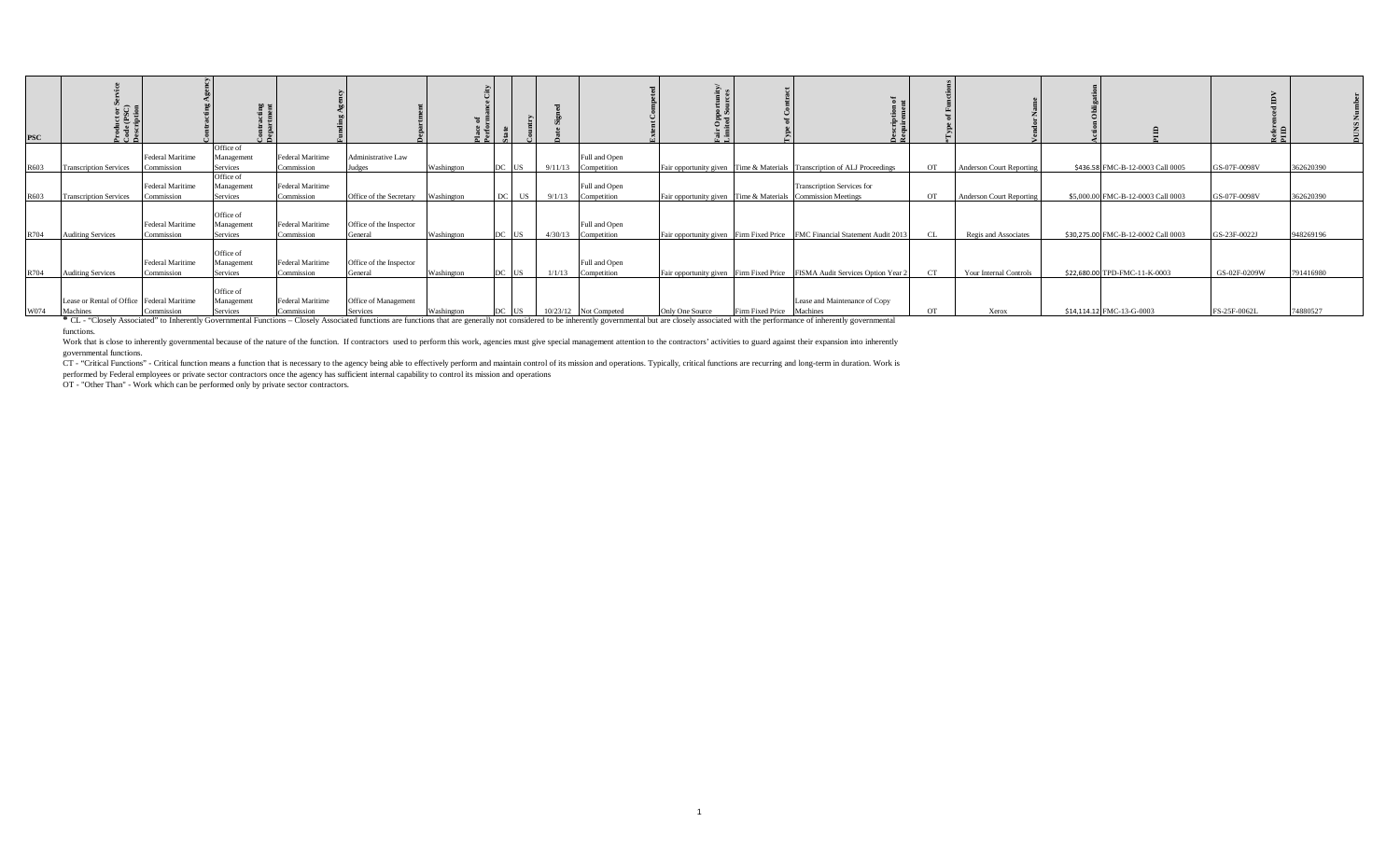## **Service Contract Inventory Summary 2013**

|      |                                                                           |                    |                                           |                | obligations) | Contract Type Analysis (as % of PSC |       |                 | <b>Competition Analysis</b><br>(as % of PSC<br>obligations) |                | obligations)   | Time of Obligation Analysis (as % of PSC |      |                          |                  | Small Business Analysis (as % of PSC obligations) |             |                |                       |             |
|------|---------------------------------------------------------------------------|--------------------|-------------------------------------------|----------------|--------------|-------------------------------------|-------|-----------------|-------------------------------------------------------------|----------------|----------------|------------------------------------------|------|--------------------------|------------------|---------------------------------------------------|-------------|----------------|-----------------------|-------------|
|      | <b>Special Interest Functions</b>                                         | <b>Obligations</b> | % Total<br><b>Obligations</b> Fixed Price |                | Cost         | T&M/LH                              | Other | <b>Competed</b> | Not<br>Competed                                             | <b>O1</b>      | Q2             | Q3                                       | Q4.  | Small<br><b>Business</b> | SDB              | 8(a)<br>Program                                   | <b>VOSB</b> | SDVOSB HUBZone |                       | <b>WOSB</b> |
| D301 | AUTOMATIC DATA PROCESSING FACILITY MANAGEMENT                             | \$146,774          | 26%                                       | 4 <sup>0</sup> | 0%           | 96%                                 |       | 96%             | 4 <sup>o</sup>                                              | 0 <sup>9</sup> | 0 <sup>9</sup> | 0%                                       | 100% |                          | 100%             | 0%                                                |             |                | 0%                    | 0%          |
| D307 | <b>AUTOMATED INFORMATION SYSTEMS SERVICES</b>                             | \$99,00            | 18%                                       | 100%           | 0%           | 0 <sup>9</sup>                      |       | 100%            | 0 <sup>9</sup>                                              | 0%             | 0 <sup>9</sup> | 0%                                       | 100% |                          | 0 <sup>9</sup>   | 0%                                                |             | 0%             | 0%                    | 0%          |
| R704 | <b>AUDITING SERVICES</b>                                                  | \$52,955           | 9%                                        | 9%             | 0%           | 0%                                  |       | 100%            | 0%                                                          | 0%             | 43%            | 57%                                      | 0%   | 43%                      | 57%              | 0%                                                |             | 0%             | 0%                    | 0%          |
| R431 | SUPPORT - PROFESSIONAL: HUMAN RESOURCES                                   | \$10,000           | 2%                                        | 0%             | 0%           | 100%                                |       | 100%            | 0%                                                          | 0%             | 0%             | 0%                                       | 100% | 100%                     | 0%               | 0%                                                |             | 0%             | 0%                    | 0%          |
|      |                                                                           |                    |                                           |                | obligations) | Contract Type Analysis (as % of PSC |       |                 | <b>Competition Analysis</b><br>(as % of PSC<br>obligations) |                | obligations)   | Time of Obligation Analysis (as % of PSC |      |                          |                  | Small Business Analysis (as % of PSC obligations) |             |                |                       |             |
|      |                                                                           |                    | % Total                                   |                |              |                                     |       |                 | Not                                                         |                |                |                                          |      | Small                    |                  | 8(a)                                              |             |                |                       |             |
|      | <b>Biggest Percentage of Obligations</b>                                  | <b>Obligations</b> | <b>Obligations</b> Fixed Price            |                | Cost         | T&M/LH                              | Other | <b>Competed</b> | Competed                                                    | Q <sub>1</sub> | Q2             | Q3                                       | Q4   | <b>Business</b>          | <b>SDB</b>       | Program                                           | <b>VOSB</b> | SDVOSB HUBZone |                       | <b>WOSB</b> |
| D301 | <b>AUTOMATED INFORMATION SYSTEMS SERVICES</b>                             | \$146,774.0        | 26%                                       | 4 <sup>0</sup> | 0%           | 96%                                 |       | 96%             |                                                             | 0 <sup>9</sup> | 0 <sup>9</sup> | 0 <sup>9</sup>                           | 100% | 0%                       | 100%             | 0%                                                |             |                |                       | 0%          |
| D304 | ADP SVCS/TELECOMM & TRANSMISSION                                          | \$38,837.1         | 7%                                        | 100%           | 0%           | 0 <sup>9</sup>                      |       | 100%            | 0 <sup>9</sup>                                              | 100%           | 0%             | 0%                                       | 0%   | 0%                       | 0%               | 0%                                                |             | 0%             | $\Omega$ <sup>o</sup> | 0%          |
| D307 | AUTOMATED INFORMATION SYSTEMS SERVICES                                    | \$99,000.0         | 18%                                       | 100%           | 0%           |                                     |       | 100%            | 0 <sup>9</sup>                                              | 0%             | 0 <sup>9</sup> | 0%                                       | 100% | 0%                       | 0%               | 0%                                                |             | 0%             | $\Omega$ <sup>o</sup> | 0%          |
| D317 | <b>AUTOMATED NEWS, DATA &amp; OTHER SVCS</b>                              | \$95,196.72        | 17%                                       | 100%           | 0%           | 0 <sup>9</sup>                      |       | 60%             | 40%                                                         | 60%            | 0 <sup>9</sup> | 0%                                       | 40%  | 40%                      | 0%               | 0%                                                |             | 0%             | nº                    | 0%          |
| D318 | IT & TELECOMMUNICATIONS - INTEGRATED HARDWARE/SOFTWARE/SERVICES SOLUTIONS | \$60,470.9         | 11%                                       | 100%           | 0%           |                                     |       | 100%            |                                                             | 0%             | 0 <sup>9</sup> | 0%                                       | 100% | 33%                      | 0%               | 0%                                                |             | 0%             |                       | 0%          |
| D319 | IT & TELECOMMUNICATIONS - ANNUAL SOFTWARE MAINTENANCE SERVICE PLANS       | \$5,437.18         |                                           | 100%           | 0%           |                                     |       |                 | 100%                                                        | 0%             | 0 <sup>9</sup> |                                          | 100% | 0%                       | 0%               | 0%                                                |             | 0 <sup>9</sup> |                       | 0%          |
| R430 | SUPPORT- PROFESSIONAL: PHYSICAL SECURITY AND BADGING                      | \$21,165.16        | 4%                                        | 100%           | 0%           |                                     |       |                 | 100%                                                        | 82%            | 18%            | 0%                                       | 100% | 0%                       | 0 <sup>9</sup>   | 0%                                                |             | 0 <sup>o</sup> |                       | 0%          |
| R431 | SUPPORT - PROFESSIONAL: HUMAN RESOURCES                                   | \$10,000.0         | 2%                                        | 100%           | 0%           | 0 <sup>o</sup>                      |       | 100%            | 0 <sup>9</sup>                                              | 0%             | 0 <sup>9</sup> |                                          | 100% | 100%                     | $\Omega^{\rm q}$ | 0%                                                |             | 0 <sup>o</sup> |                       | 0%          |
| R602 | <b>COURIER AND MESSENGER SERVICES</b>                                     | \$11,500.0         | 2%                                        | 0 <sup>9</sup> | 0%           | 100%                                |       | 100%            | 0 <sup>9</sup>                                              | 100%           | 0 <sup>9</sup> | 0%                                       | 0%   | 0%                       | 0 <sup>9</sup>   | 0%                                                |             |                |                       | 0%          |
| R603 | <b>TRANSCRIPTION SERVICES</b>                                             | \$7,284.1          | 1%                                        | 0 <sup>9</sup> | 0%           | 100%                                |       | 100%            | 0%                                                          | 0%             | 12%            | 0%                                       | 88%  | 0%                       | 0%               | 0%                                                |             | 0%             | 0%                    | 100%        |
| R704 | <b>AUDITING SERVICES</b>                                                  | \$52,955.0         | 9%                                        | 100%           | 0%           |                                     |       | 100%            | 0 <sup>9</sup>                                              | 0 <sup>9</sup> | 43%            | 57%                                      | 0%   | 43%                      | 57%              | 0%                                                |             | 0%             | $\Omega$ <sup>o</sup> | 0%          |
| W074 | LEASE OR RENTAL OF OFFICE MACHINES                                        | \$14,114.12        | 3%                                        | 100%           | 0%           | 0%                                  |       |                 | 100%                                                        | 100%           | 0%             | 0%                                       | 0%   | 0%                       | 0%               | 0%                                                |             | 0%             | 0%                    | 0%          |